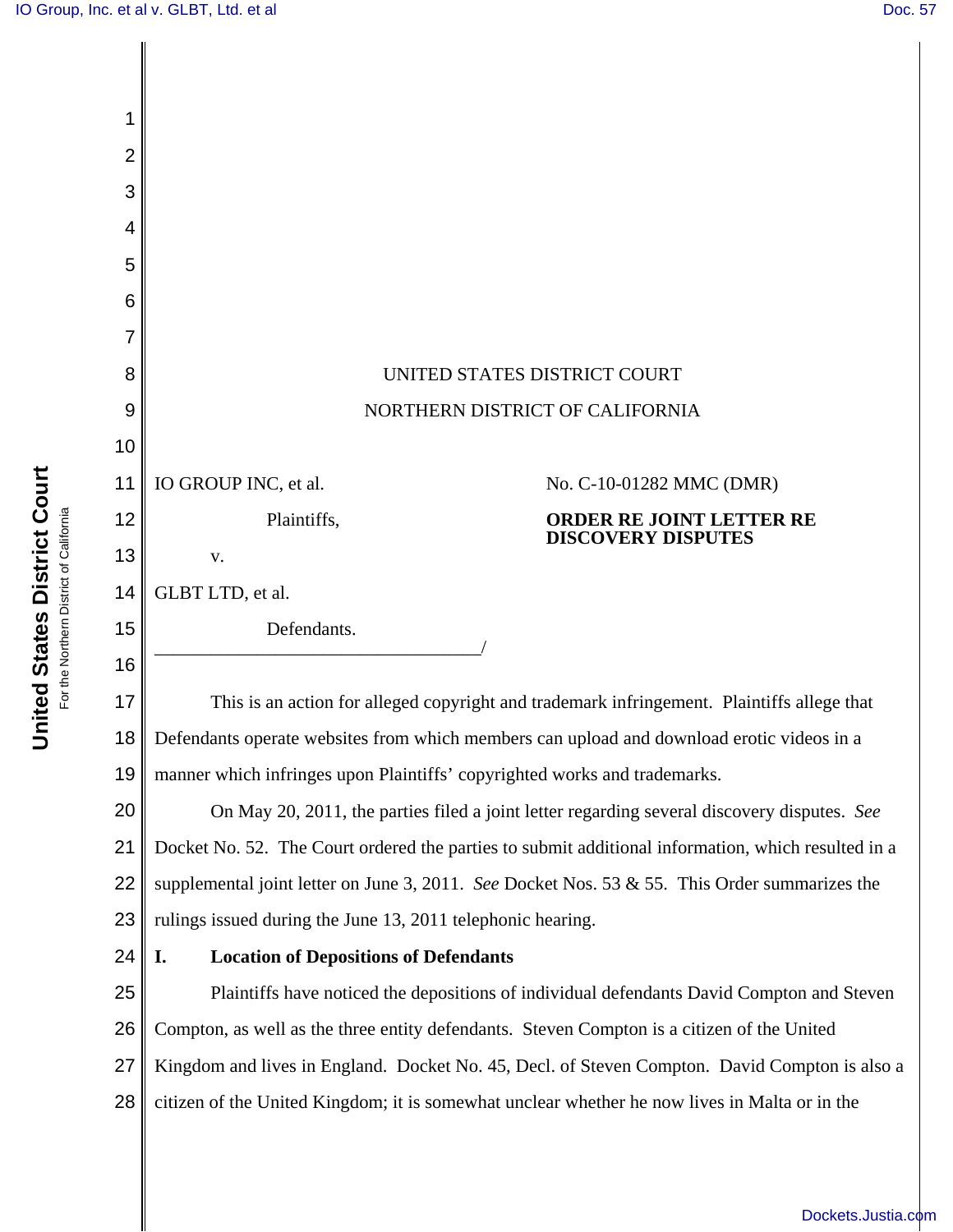1 2 3 4 18 19 20 21 22 23 24 25 United Kingdom. *Compare* Docket No. 44, Decl. of David Compton at ¶16 *with* Docket No. 54, May 27, 2011 Letter from Dr. Jonny Coxon. Defendants GLBT, Ltd and Mash and New, Ltd. appear to be British limited companies, and Defendant Port 80, Ltd. apparently is a Seychelles limited company. Decl. of D. Compton and exhibits thereto. David Compton will be the designated deponent for all three defendant entities. *Id.* Plaintiffs argue that the depositions should be taken in the United States, either at the office of Plaintiffs' or Defendants' counsel, or at another mutually agreeable location. Plaintiffs have offered to pay for Defendants' reasonable travel expenses. Defendants contend that the depositions should go forward in London. "A district court has wide discretion to establish the time and place of depositions." *Hyde & Drath v. Baker*, 24 F.3d 1162, 1166 (9th Cir. 1994). As noted by other courts within this circuit, [a]lthough there is a general presumption that the deposition of a corporate party should be taken at its place of business, that presumption is not conclusive. The court also considers the convenience of the parties, relative hardships and the economy obtained in attending a particular location. Relevant factors in making a determination include the location of counsel for both parties, the number of corporate representatives a party seeks to depose, whether the deponent often travels for business purposes, the likelihood of significant discovery disputes arising which would require resolution by the forum court, and the equities with respect to the nature of the claims and the parties' relationship. *Louis Vuitton Malletier, S.A. v. Akanoc Solutions, Inc.*, 2008 WL 1766758, at \*1 (N.D. Cal. April 15, 2008) (citation omitted) *citing Cadent Ltd. v. 3M Unitek Corp*., 232 F.R.D. 625, 628-29 (C.D. Cal. 2005). Here, the two deponents live in the United Kingdom and/or Malta. Counsel for both parties are located in California and Nevada. Although the individual defendants do not conduct business travel in the United States, at oral argument their attorney represented that they both travel for business throughout the European Union. Most significantly in this case, the Court is concerned that discovery disputes may arise that require resolution by the forum court. In briefing, defense counsel took the position that questions regarding the application of the UK Data Protection Act ("DPA")

26 can only be decided by a British court. At oral argument, defense counsel persisted in arguing that it

27 would be "absolutely inappropriate" for a U.S. court to enter an order construing the DPA in this

28 case. This extreme position flies in the face of governing case law. *See, e.g., Richmark Corp. v.*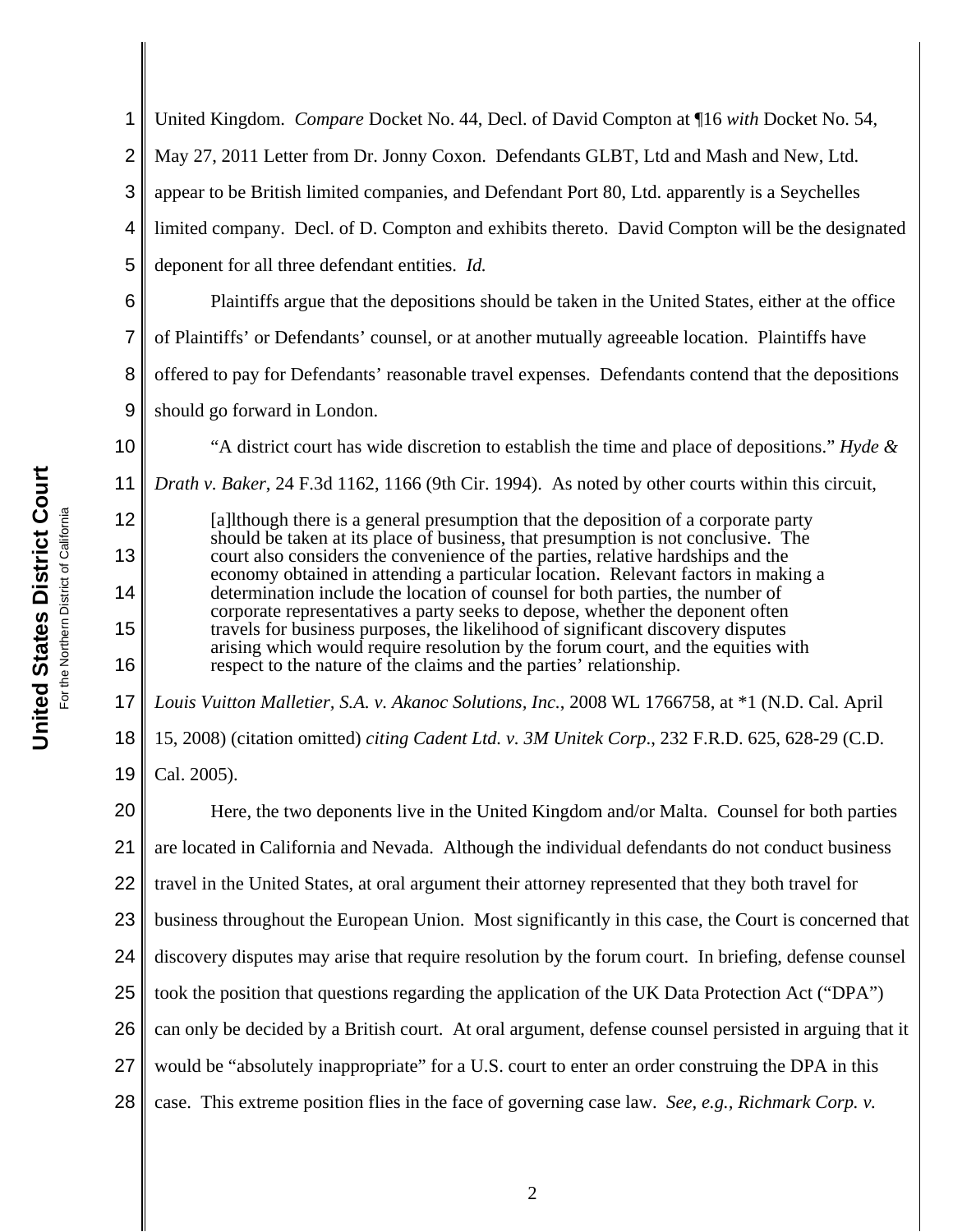1 2 3 4 5 6 7 8 9 10 11 *Timber Falling Consultants*, 959 F.2d 1468, 1474 (9th Cir. 1992) ("it is well settled that such [foreign 'blocking'] statutes do not deprive an American court of the power to order a party subject to its jurisdiction to produce evidence even though the act of production may violate that statute."), *quoting Societe Nationale Industrielle Aerospatiale v. United States Dist. Court*, 482 U.S. 522, 544 n.29 (1987); *see also Columbia Pictures Indus. v. Bunnell*, 2007 WL 2080419, at \*11-12 (C.D. Cal. May 29, 2007) (examining application of Netherlands' DPA to discovery dispute); *Int'l Med. Group, Inc. v. Essential Health, Ltd.*, 2010 WL 3169395, at \*1 (S.D. Ind. July 16, 2010) (rejecting application of UK's DPA). Given the Court's concern that Defendants' assertion of such extreme discovery positions may be even further exacerbated if the depositions took place in the United Kingdom, the balance tips sharply toward ordering that the depositions be taken in the United States. The Court therefore orders that the depositions go forward without further delay near defense

12 13 14 15 16 17 counsel's offices in San Diego, California.<sup>1</sup> Plaintiffs shall pay for Defendants' reasonable travel expenses. All depositions shall be governed by the Federal Rules of Civil Procedure. During depositions, counsel may not instruct a deponent not to answer, except on the grounds of attorneyclient privilege, work product privilege, the Fifth Amendment to the United States Constitution, or if the question calls for information specifically identifying an individual customer of Defendants'. Instructions not to answer may be subject to sanctions if such instructions are not substantially

18 justified.

## **II. Responses to Plaintiffs' Request for Production Nos. 7, 9, 11, 27, 29, 30, 31 and 32**

20 21 Defendants shall provide copies of all responsive documents to Request for Production Nos. 7, 9, 11, 27, 29, 30, 31 and 32 by no later than June 23, 2011.

22 23

19

- 24 1 Defense counsel's offices are in Oceanside, CA; he requested that the depositions take place in nearby San Diego. Plaintiffs had no objection.
- 25 26 27 28 Defendant David Compton asserts that he has a medical condition impacting his ability to travel to the United States for deposition. He submitted a letter from a doctor that is wholly lacking in detail, and appears designed to support Mr. Compton's subjective statement that he "currently feels he is not able to travel." Docket No. 54. Any future assertion of a medical condition by Mr. Compton must be accompanied by a detailed physician's letter and supporting medical records filed with this Court as well as served upon Plaintiffs. A delay in Mr. Compton's deposition for medical reasons shall result in a unilateral extension of discovery for Plaintiffs for the period of the delay.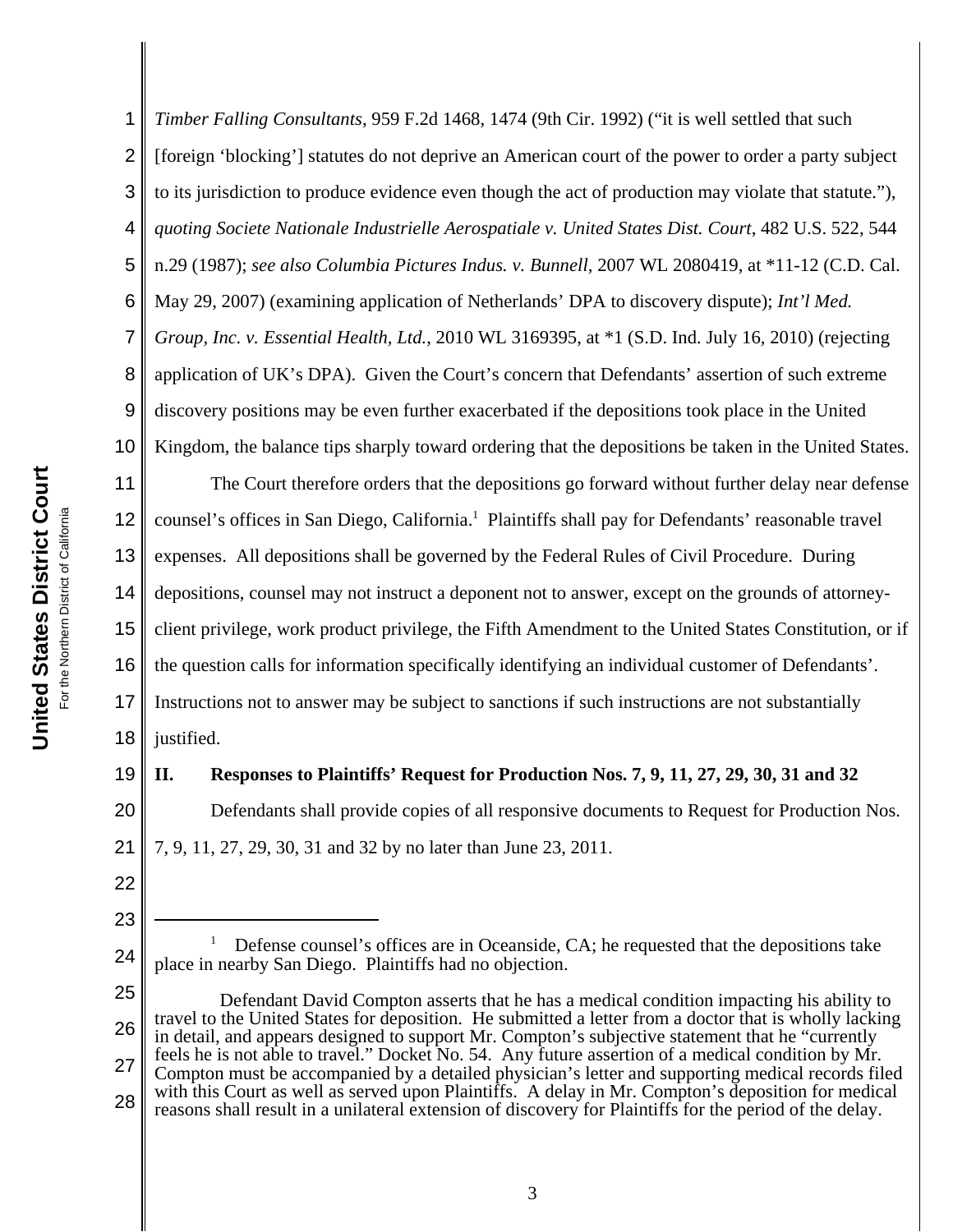United States District Court **United States District Court** For the Northern District of California or the Northern District of California 8

15

16

17

18

19

20

21

22

23

24

25

26

27

28

1 2 3 4 5 6 7 Despite two opportunities to provide briefing to the Court, Plaintiffs failed to present any argument that they are entitled to production of personal information that identifies individuals who have used Defendants' websites. Therefore, Defendants may redact the names and street addresses of individual customers, as well as the individual customers' bank account and credit card account information. Defendants may not redact user names, or the portion of an individual's address that indicates city, county and/or country. Defendants' production shall be accompanied by a privilege log that fully comports with this Court's standing order, as well as a redaction log.

## **III. Responses to Plaintiffs' Request for Production Nos. 1, 4, and 12**

9 10 11 12 13 14 Defendants claim they have no documents responsive to Request for Production Nos. 1, 4, and 12. At oral argument, defense counsel made troubling representations about his clients' practice of disposing of certain kinds of documents. It is unclear when such conduct occurred, and whether it was in violation of the parties' obligations regarding document preservation. Therefore, by **no later than June 23, 2011**, each Defendant shall submit **a sworn, detailed declaration** providing the following information:

- 1. when the individual or entity became aware of Plaintiffs' lawsuit and how notification occurred;
	- 2. what steps were taken by the individual or entity to preserve potentially relevant evidence and when the steps were taken;
- 3. identify each person whose files were searched for relevant evidence, and for each person, describe the types of relevant records in that person's possession (i.e. emails/electronically-stored information, hard copies of documents, etc.) and how the files are or were organized, stored, and maintained;
- 4. for each person whose files were searched for relevant evidence, describe the approximate number or size of relevant records;
- 5. what steps were taken by the individual or entity to gather documents responsive to discovery requests and when the steps were taken;
- 6. whether relevant information has been destroyed, and if so, describe the information as well as when and how it was destroyed and by whom; and